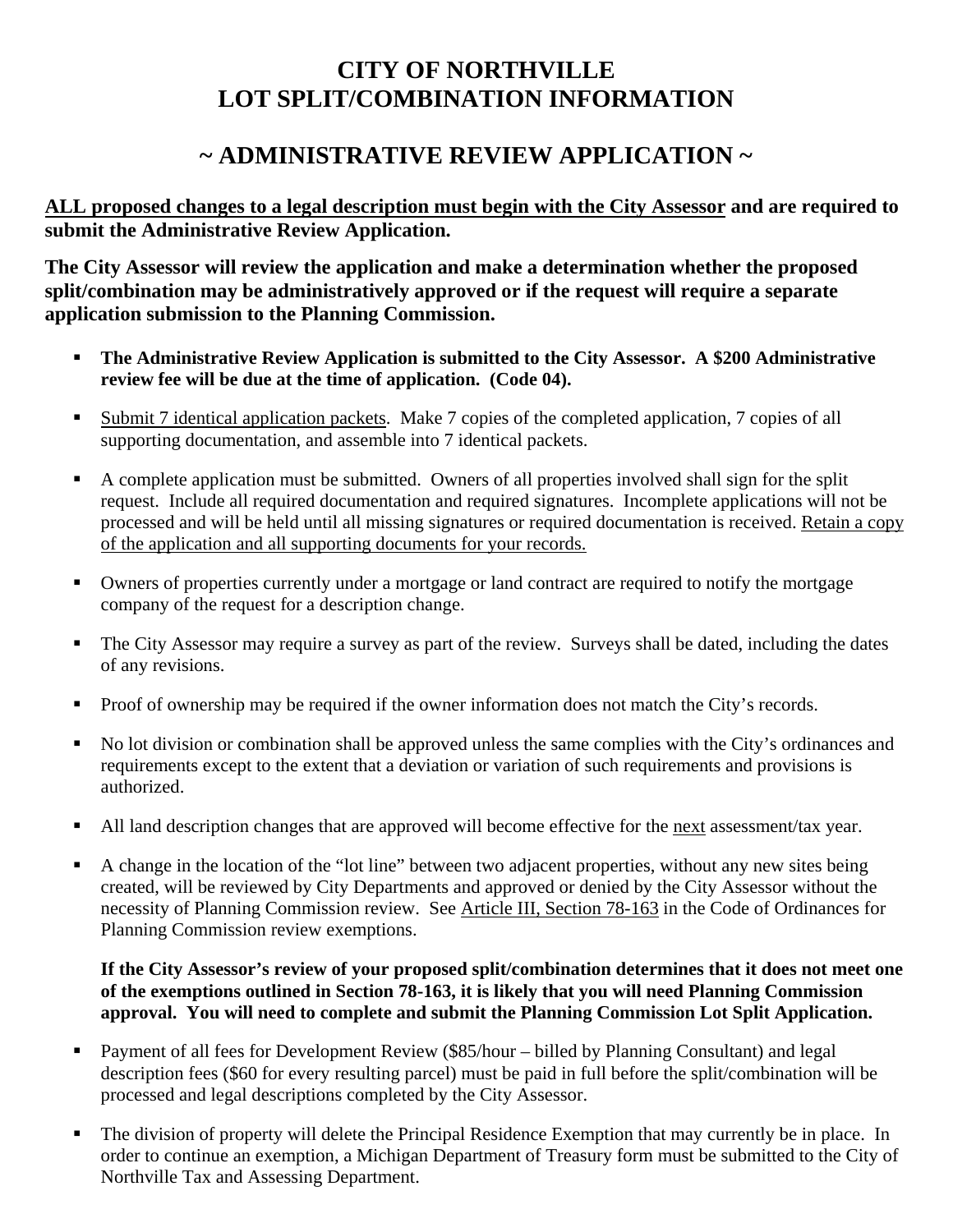

## **ADMINISTRATIVE REVIEW APPLICATION LOT SPLIT/COMBINATION**

### **~ \$200 ADMINISTRATIVE REVIEW FEE SHALL BE PAID WHEN APPLICATION IS FILED ~**

\_\_\_\_\_\_\_\_\_\_\_\_\_\_\_\_\_\_\_\_\_\_\_\_\_\_\_\_\_\_\_\_\_\_\_\_\_\_\_\_\_\_\_\_\_\_\_\_\_\_\_\_\_\_\_\_\_\_\_\_\_\_\_\_\_\_\_\_\_\_\_\_\_\_\_\_\_\_\_\_\_\_\_\_

 $\Box$ 

 $\Box$  , and the contribution of the contribution of the contribution of the contribution of  $\Box$ 

 $\Box$  , and the contribution of the contribution of the contribution of the contribution of  $\Box$ 

I (We) the undersigned, do hereby petition the City Assessor to divide, combine, or otherwise reconfigure the parcels(s) here described. In support of this petition, the following facts are shown:

- 1. Parcel Identification Number(s) affected
- 2. Describe the proposed land division in detail (attach a separate page if needed):

3.  $\Box$  It is requested the above referenced parcel(s) be divided into  $\Box$  new parcels.

|  | It is requested that the above referenced parcels be combined. |
|--|----------------------------------------------------------------|
|--|----------------------------------------------------------------|

- 4. Zoning District of the parcels \_\_\_\_\_\_\_\_\_\_\_\_\_\_\_\_\_\_\_\_\_\_\_\_\_\_\_\_\_\_\_\_\_\_\_\_\_\_\_\_\_\_\_\_\_\_\_\_\_\_\_\_\_\_\_\_\_\_\_
- 5. The required following documents are attached:

Copy of the most recent tax bill pertaining to the parcel(s). Taxes must be up-to-date. If taxes were paid after the due date at the County, please furnish copies of the paid receipts.

A scale drawing of the existing parcel(s) as it exists prior to the proposed division/combination. (This may be incorporated into the scale drawing outlined below)

A scale drawing of the parcel(s) as it will appear following the proposed division/combination, which includes the following information:

- a. North arrow, date and scale.
- b. Existing and proposed lot lines and dimensions.
- c. Existing utilities (gas, telephone, electric, water, and sanitary) and drainage courses within 50 feet of the lots to be split.
- d. Location and dimensions of existing and proposed easements, lot numbers, roadways and lot irons.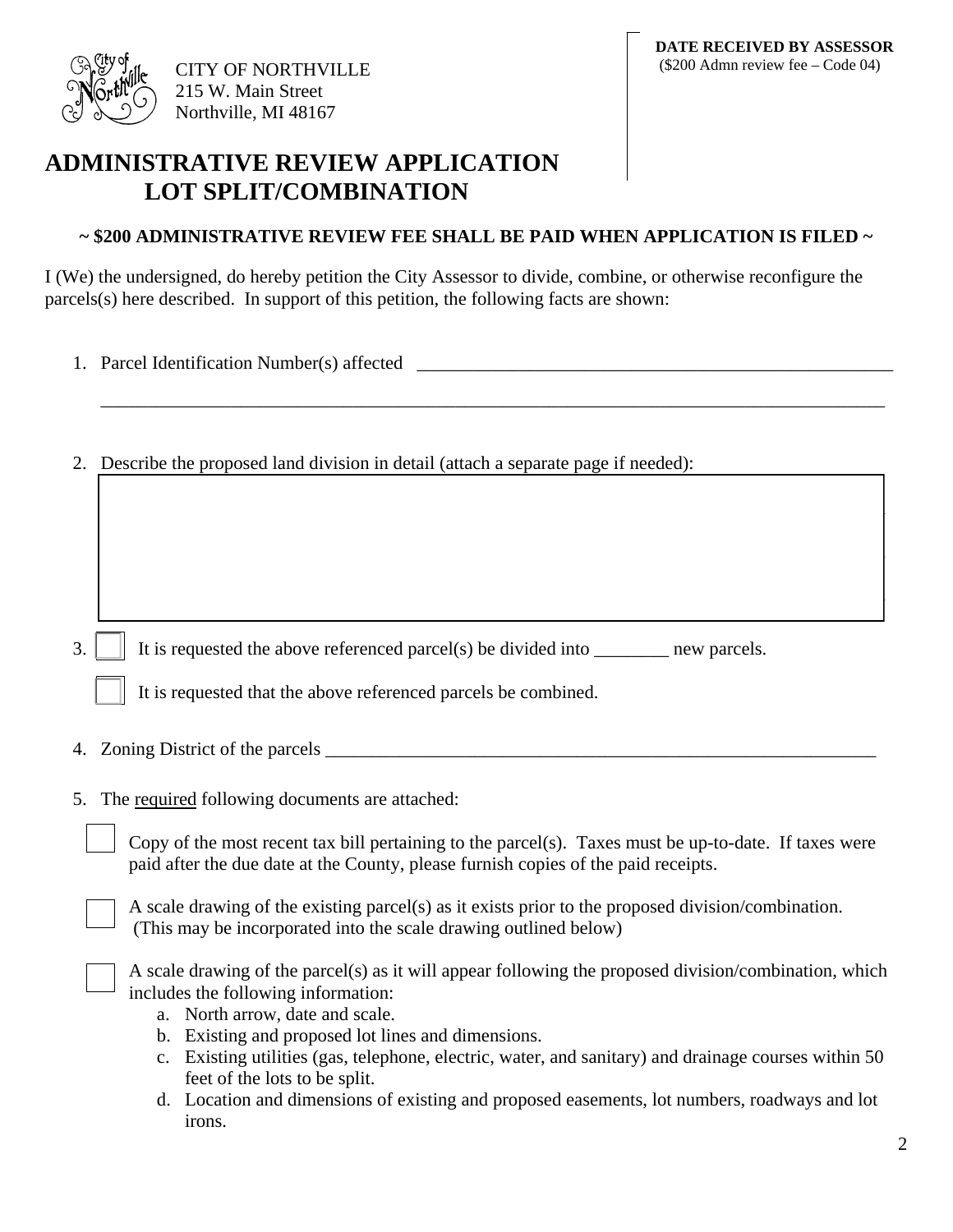- e. Existing structures on the proposed lots and all structures within 50 feet of the proposed lot lines.
- f. Zoning classification of the lots to be split and all abutting lots.
- g. All required front, rear, and side yard setbacks resulting from the requested split.
- h. Topographic information to determine grading, drainage, and storm water design.
- i. Street names, rights-of-ways and roadway widths of all existing and proposed streets within and adjacent to the proposed split/division.
- j. Such other requirements as the City Assessor deems reasonably necessary.
- 6. Are there any existing and/or proposed restrictions or covenants, which apply to the land?

 $\overline{YES}$   $\Box$ NO

If yes, a copy is attached to this application (required for application to be reviewed and processed).

## **OWNER INFORMATION**

The application must be signed by all persons who have any legal or equitable interest in the parent parcels(s) and the resulting parcel combinations.

### **PARCEL #1**

| Owner Name                                                                                                                                                      |                  |
|-----------------------------------------------------------------------------------------------------------------------------------------------------------------|------------------|
|                                                                                                                                                                 |                  |
|                                                                                                                                                                 | City, State, Zip |
|                                                                                                                                                                 |                  |
|                                                                                                                                                                 |                  |
| I have contacted my mortgage company regarding the proposed land division $\ \cdot\ $ YES    <br>Complete Mailing Address for Future Mailings and/or Tax Bills: | N <sub>O</sub>   |
|                                                                                                                                                                 |                  |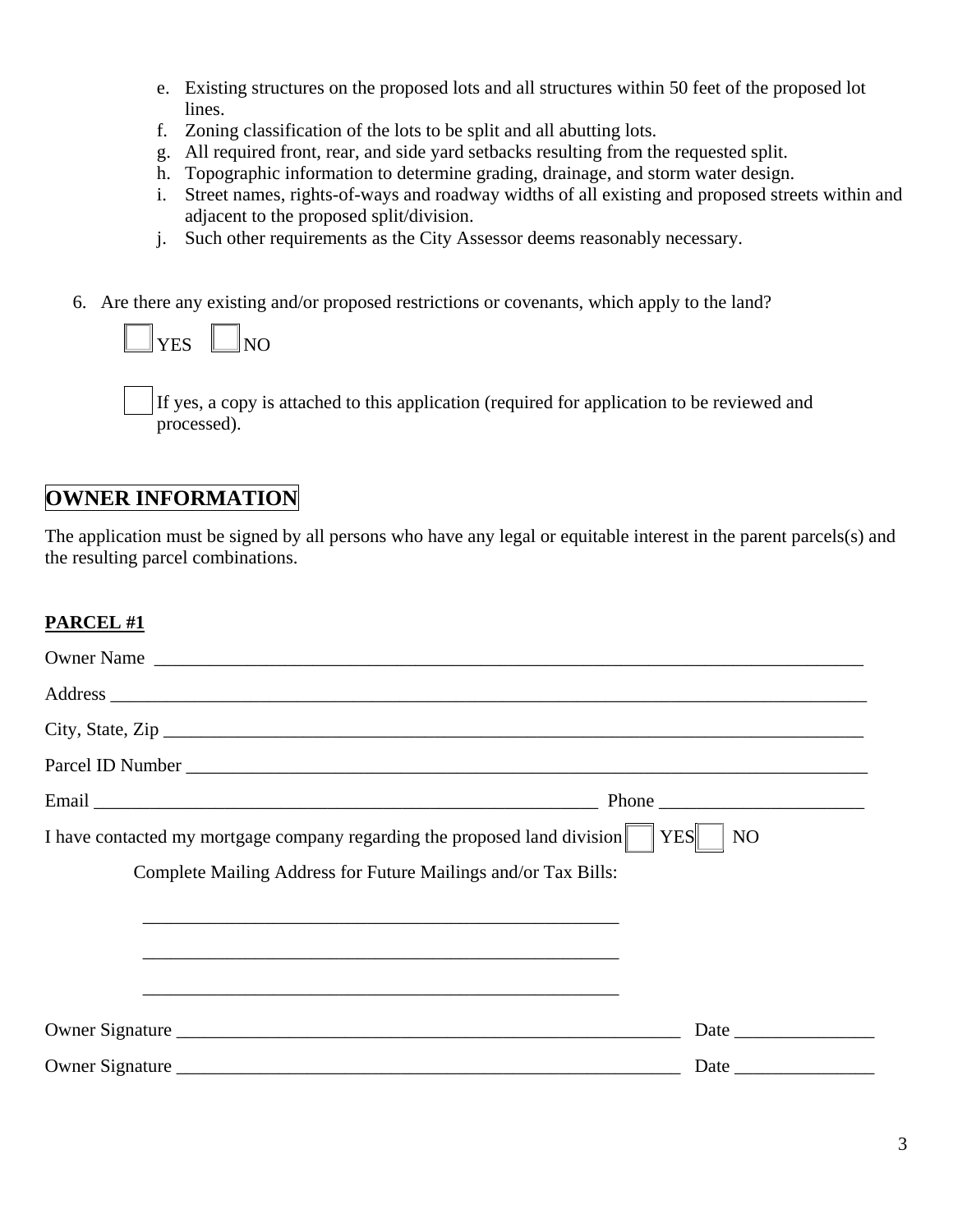## **PARCEL #2**

| Owner Name                                                                                                            |                  |
|-----------------------------------------------------------------------------------------------------------------------|------------------|
|                                                                                                                       |                  |
|                                                                                                                       | City, State, Zip |
|                                                                                                                       |                  |
|                                                                                                                       |                  |
| I have contacted my mortgage company regarding the proposed land division $\parallel$ YES                             | NO               |
| Complete Mailing Address for Future Mailings and/or Tax Bills:                                                        |                  |
|                                                                                                                       |                  |
|                                                                                                                       |                  |
| <u> 1989 - Johann Stoff, deutscher Stoff, der Stoff, der Stoff, der Stoff, der Stoff, der Stoff, der Stoff, der S</u> |                  |
|                                                                                                                       |                  |
|                                                                                                                       |                  |
|                                                                                                                       |                  |
| <b>PARCEL#3</b>                                                                                                       |                  |
|                                                                                                                       |                  |
|                                                                                                                       |                  |
|                                                                                                                       |                  |
|                                                                                                                       |                  |
|                                                                                                                       |                  |
| I have contacted my mortgage company regarding the proposed land division                                             | YES<br>NO        |
| Complete Mailing Address for Future Mailings and/or Tax Bills:                                                        |                  |
|                                                                                                                       |                  |
|                                                                                                                       |                  |
|                                                                                                                       |                  |
|                                                                                                                       |                  |
|                                                                                                                       |                  |
| Owner Signature                                                                                                       | Date             |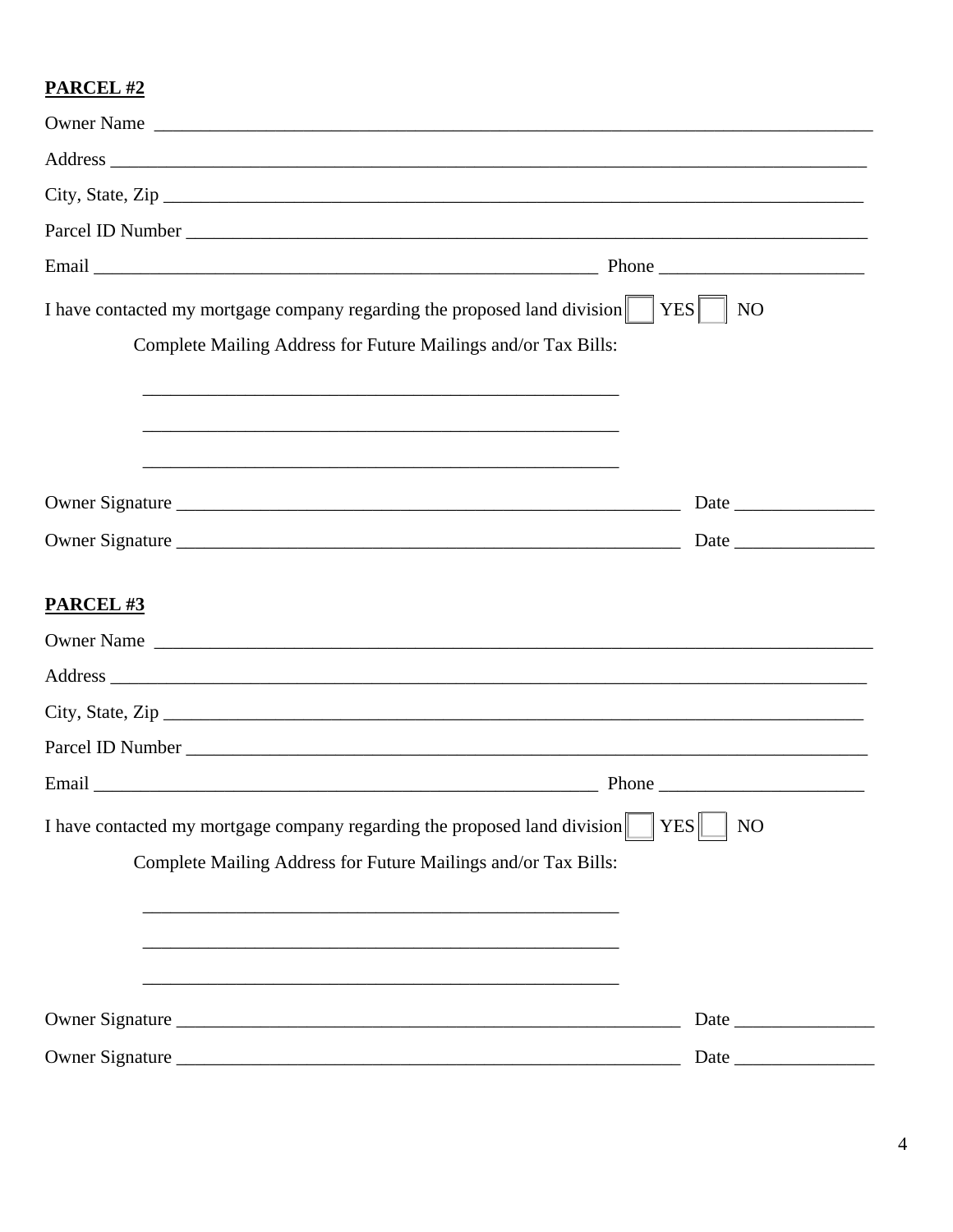# **APPLICANT CONTACT INFORMATION**

Unless otherwise indicated, all correspondence concerning the proposed split/combination will be directed to the applicant.

| Applicant Name                                                       |           |
|----------------------------------------------------------------------|-----------|
| Address<br><u> 1989 - John Stone, Amerikaansk politiker († 1989)</u> |           |
| City, State, Zip                                                     |           |
| Email                                                                | Telephone |

#### **~ \$200 Administrative Review Fee is due at the time the application is filed ~**

The applicant hereby expressly acknowledges and agrees that by signing this document, the applicant is fully responsible for any and all fees, costs, and/or expenses which are associated with this application whether approval of the application is granted or not. In the event that the City of Northville is required to take any type of action, legal or otherwise, to collect any amount due or owing by the applicant, then the appellant expressly agrees to pay for any and all costs and expenses, including attorney fees, incurred by the City of Northville in having to collect any such amount due or owing by the applicant. The applicant must complete and sign this section or the application will not be accepted.

The applicant/agent, acknowledges that I have reviewed the requirements and that the Assessing Department will not begin to process this combination/lot split until all requirements have been met. Further, the Assessing Department will not complete the legal description until all fees have been paid in full.

|                                                                                   | <b>OFFICE USE ONLY</b>       |  |
|-----------------------------------------------------------------------------------|------------------------------|--|
| <b>CITY ENGINEER APPROVAL:</b>                                                    | Yes<br>N <sub>o</sub>        |  |
|                                                                                   |                              |  |
|                                                                                   |                              |  |
|                                                                                   |                              |  |
|                                                                                   |                              |  |
| <b>BUILDING OFFICIAL APPROVAL:</b>                                                | $\Box$ Yes<br>N <sub>0</sub> |  |
|                                                                                   |                              |  |
|                                                                                   |                              |  |
| ,我们也不能在这里的人,我们也不能在这里的人,我们也不能在这里的人,我们也不能在这里的人,我们也不能在这里的人,我们也不能在这里的人,我们也不能在这里的人,我们也 |                              |  |
|                                                                                   |                              |  |